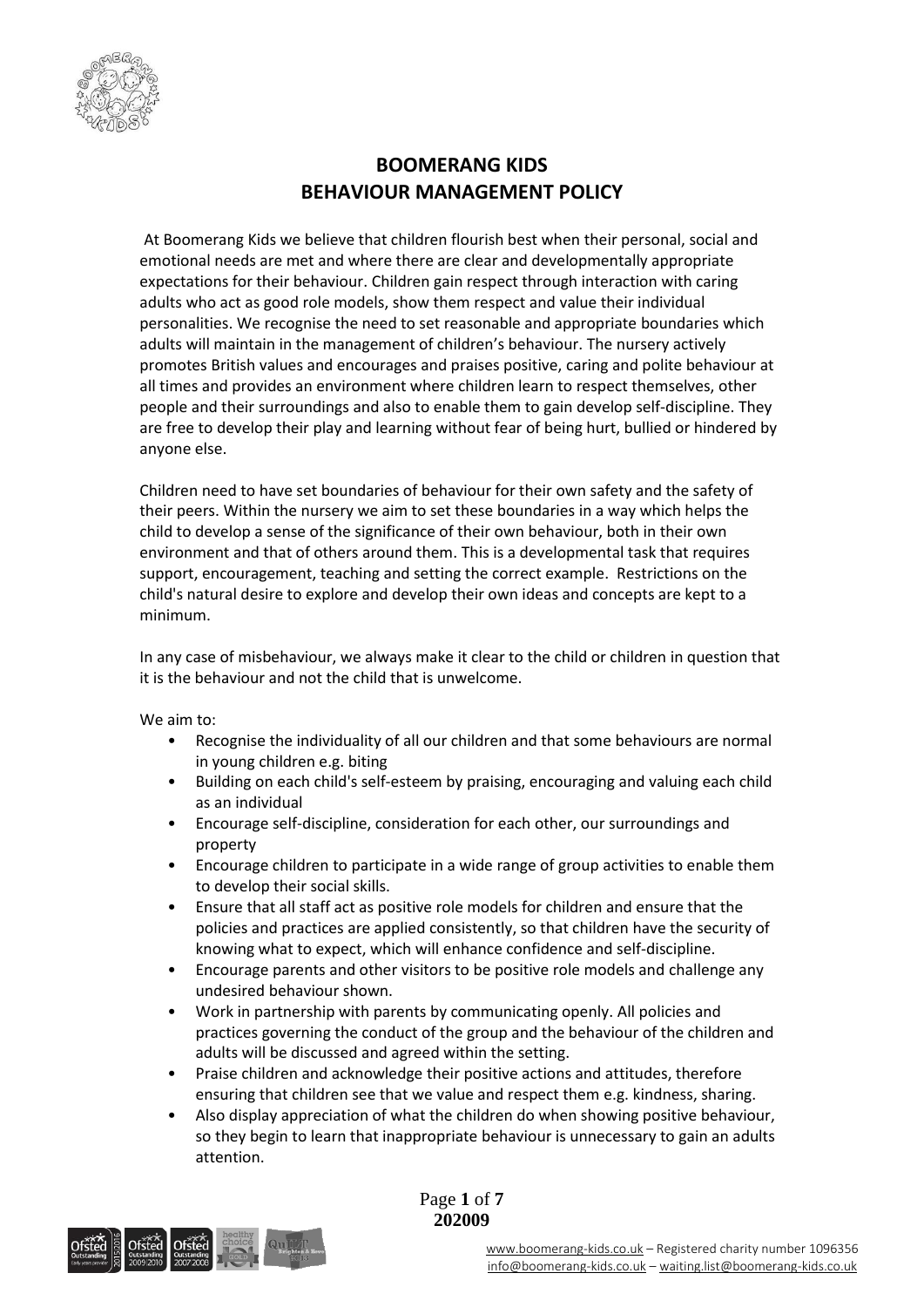

- Encourage all staff working with children to accept their responsibility for implementing the goals in this policy and to be consistent.
- Promote non-violence and encourage children to deal with conflict peacefully.
- Provide a key persons' system enabling staff to build a strong and positive relationship with children and their families and to also reward good behaviour by means of praise and feedback to parent/carers.
- Provide activities and stories to help children learn about accepted behaviours, including opportunities for children to contribute to decisions about accepted behaviour where age/stage appropriate.
- Creating a stimulating environment for children to explore independently or with their peers. This will influence the number of conflicts if children are engaged in exciting activities.
- Ensuring activities and interactions meet all the needs of all the children by providing provision that covers all learning schemas.
- Supporting schemas repeated patterns of behaviour which children follow to develop their own ideas and thoughts through play and exploration.
- Supporting and developing self-regulation and empathy as appropriate to stage of development while also setting realistic limits according to each child and stage of development.
- Encourage children to set their own rules of what behaviour they would like/not like to see at the setting. This will be reviewed and discussed at the beginning of each day.
- Have a named person who has overall responsibility for behaviour management.

## **The named person Karen Busby (Senco) for managing behaviour will:**

- Advise and support other staff on behaviour concerns.
- Along with each Floor Manager will keep up to date with legislation and research relating to behaviour and on handling children's behaviour where it may require additional support.
- Support changes to policies and procedures in the nursery.
- Access relevant sources of expertise where required and act as a central information source for all involved.
- Attend regular external training events, and ensure all staff attend relevant in-house or external training for behaviour management. Keep a record of staff attendance at this training.

Our nursery rules are concerned with safety, care and respect for each other. We keep the rules to a minimum and ensure that these are age and stage appropriate. We regularly involve children in the process of setting rules to encourage cooperation and participation and ensure children gain understanding of the expectations of behaviour relevant to them as a unique child.

Children who behave inappropriately, for example, by physically abusing another child or adult e.g. biting, or through verbal bullying, are helped to talk through their actions and apologise where appropriate. We make sure that the child who has been upset is comforted and the adult will confirm that the other child's behaviour is not acceptable. We always acknowledge when a child is feeling angry or upset and that it is the behaviour that is not acceptable, not the child.



Page **2** of **7 202009**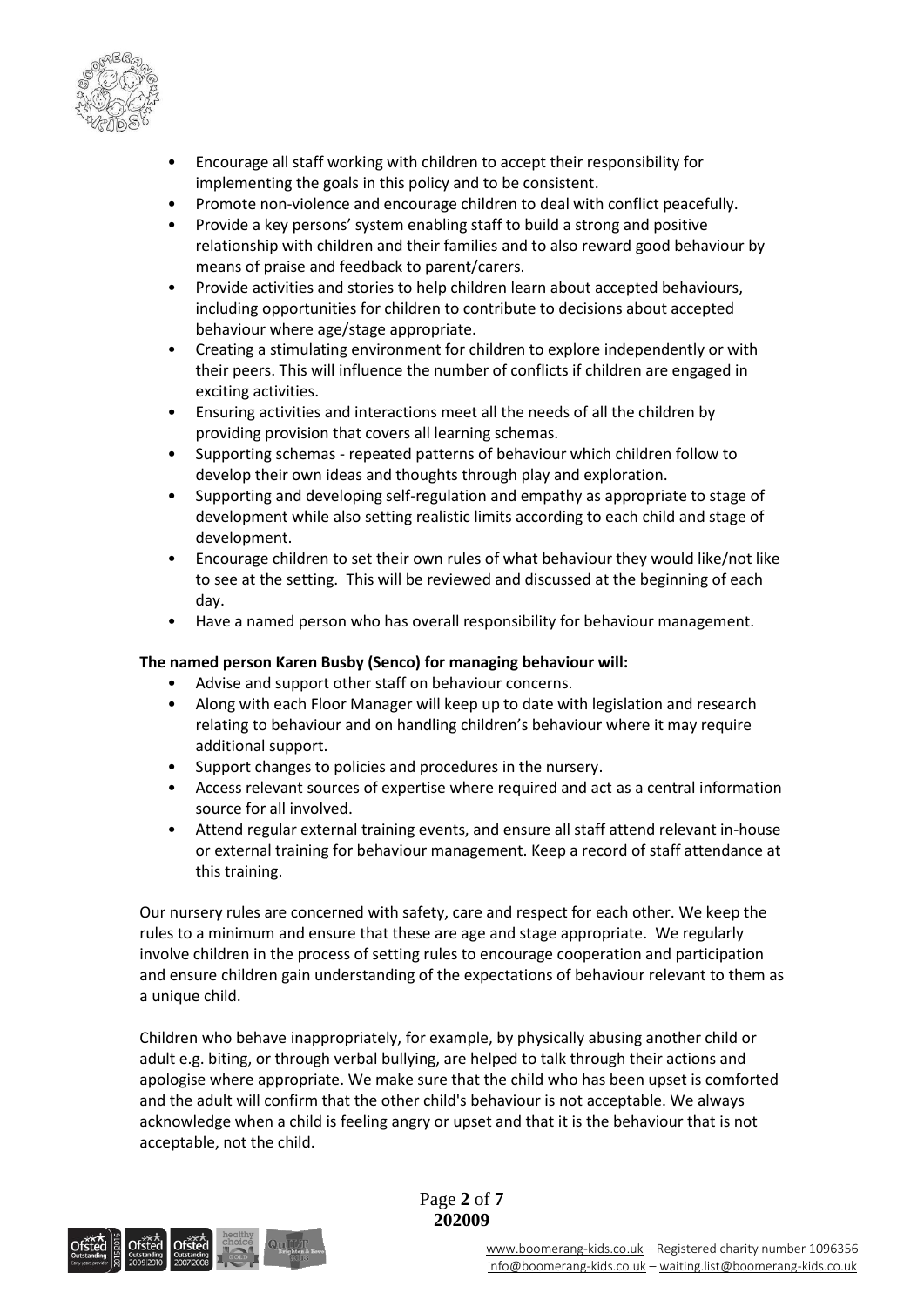

We do not administer physical punishment or punishment that causes pain or humiliation to a child. We endorse positive discipline as an effective way to set limits and manage behaviour in the group.

## **When children behave in unacceptable ways:**

- We never use or threaten to use physical punishment/corporal punishment such as smacking or shaking
- We only use physical intervention for the purpose of averting immediate danger or personal injury to any person (including the child) or to manage a child's behaviour if absolutely necessary. We keep a record of any occasions where physical intervention is used and inform parents on the same day. This may be moving the child to a 'safe space' where they are unable to hurt themselves or another person or to have some time to consider their actions.
- We recognise that there may be times where children may have regular occasions where they lose control and may need individual techniques to restrain them. This will only be carried out by staff who have been appropriately trained to do so. Any restraints will only be done following recommended guidance and training and only with a signed agreement from parents on when to use it. We will complete an incident form following any restraints used and notify the parents.
- We do not single out children or humiliate them in any way. We do not label children who bully as 'bullies.' Where children use unacceptable behaviour they will, wherever possible, be re-directed to alternative activities. Discussions with children will take place as to why their behaviour was not acceptable, respecting their level of understanding and maturity.
- Staff will not raise their voices (other than to keep children safe).
- We help the child who has shown the unwanted behaviour to recognise the impact of their actions.
- We decide how to handle a particular type of behaviour depending on the child's age, level of development and the circumstances surrounding the behaviour. This may involve asking the child to talk and think about what he/she has done. All staff support children in developing empathy and children will only be asked to apologise if they have developed strong empathy skills and have a good understanding of why saying sorry is appropriate. Depending on the child's developmental stage, we encourage a cuddle or another way of expressing that they are sorry for their actions. We discuss feelings and how they have made their peer feel.
- We help staff to reflect on their own responses towards behaviours that challenge to ensure that their reactions are appropriate.
- We inform parents if their child's behaviour is unkind to others or if their child has been upset. In all cases we deal with behaviour that challenges in nursery at the time. We may ask parents to meet with staff to discuss their child's behaviour, so that if there are any difficulties we can work together to ensure consistency between their home and the nursery. In some cases we may request additional advice and support from other professionals, such as an educational psychologist.
- We support children in developing non-aggressive strategies to enable them to express their feelings and to recognise the impact of their actions on others.
- We keep confidential records on any behaviour that challenges that has taken place. We inform parents and ask them to read and sign any incidents concerning their child.



Page **3** of **7 202009**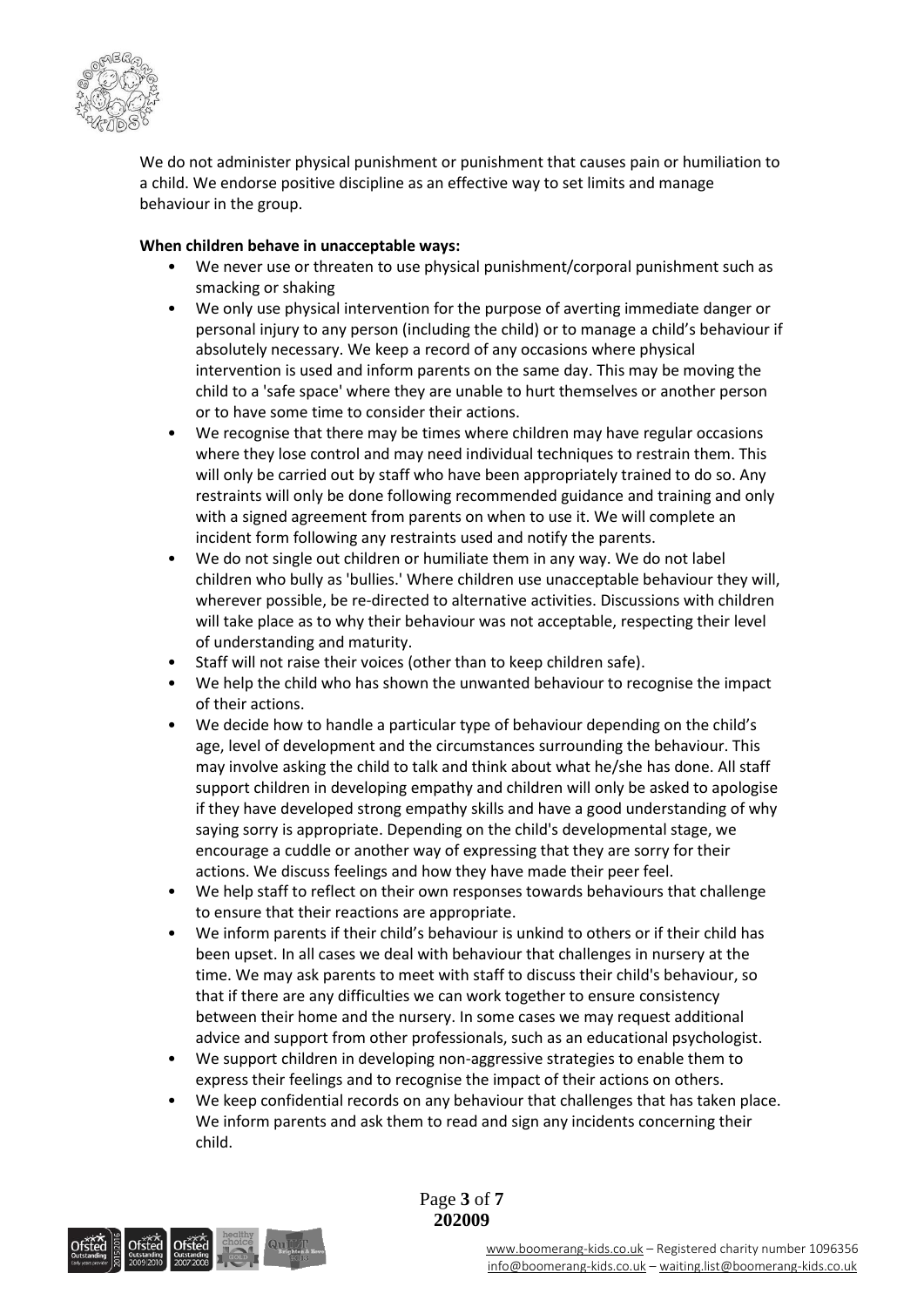

- We support all children to develop positive behaviour, and we make every effort to provide for their individual needs. We make sure that children who show unwanted behaviour receive positive feedback for considerate behaviour and are given opportunities to practise and reflect on this behaviour.
- Through partnership with parents and formal observations, we make every effort to identify any behavioural concerns and the causes of that behaviour. From these observations and discussions, we will implement an individual behaviour plan where a child's behaviour involves aggressive actions towards other children and staff, for example hitting, kicking etc. The manager will complete risk assessments identifying any potential triggers or warning signs ensuring other children's and staff's safety at all times. In these instances we may remove a child from an area until they have calmed down.

### **Biting**

We understand that children may use certain behaviours such as biting as part of their development. Biting is a common behaviour that some young children go through and can be triggered when they do not have the words to communicate their anger, frustration or need.

## **Our procedures on Biting**

The nursery uses the following strategies to help prevent biting: sensory activities, biting rings, adequate resources and staff who recognise when children need more stimulation or quiet times. However, in the event of a child being bitten we use the following procedures. The most relevant staff member(s) will:

- Comfort any child who has been bitten and check for any visual injury. Administer any first aid where necessary. Complete an accident form and inform the parents via telephone if deemed appropriate. Continue to observe the bitten area for signs of infection. For confidentiality purposes and possible conflict we do not disclose the name of the child who has caused the bite to the parents.
- Tell the child who has caused the bite in terms that they understand that biting (the behaviour and not the child) is unkind and show the child that it makes staff and the child who has been bitten sad. The child will be asked to say sorry if developmentally appropriate or helped to develop their empathy skills by giving the child who has been bitten a favourite book or comforter. Complete an incident form to share with the parents via Tapestry.
- If a child continues to bite, carry out observations to try to distinguish a cause, e.g. tiredness or frustration.
- Arrange for a meeting with the child's parents to develop strategies to prevent the biting behaviour. Parents will be reassured that it is part of a child's development and not made to feel that it is their fault.
- In the event of a bite breaking the skin and to reduce the risk of infection from bacteria, give prompt treatment to both the child who has bitten and the child who has been bitten.

If a child or member of staff sustains a bite wound where the skin has been severely broken arrange for urgent medical attention after initial first aid has been carried out.

In cases where a child may repeatedly bite and/or if they have a particular special educational need or disability that lends itself to increased biting, e.g. in some cases of autism where a child doesn't have the communication skills, the nursery manager will carry



Page **4** of **7 202009**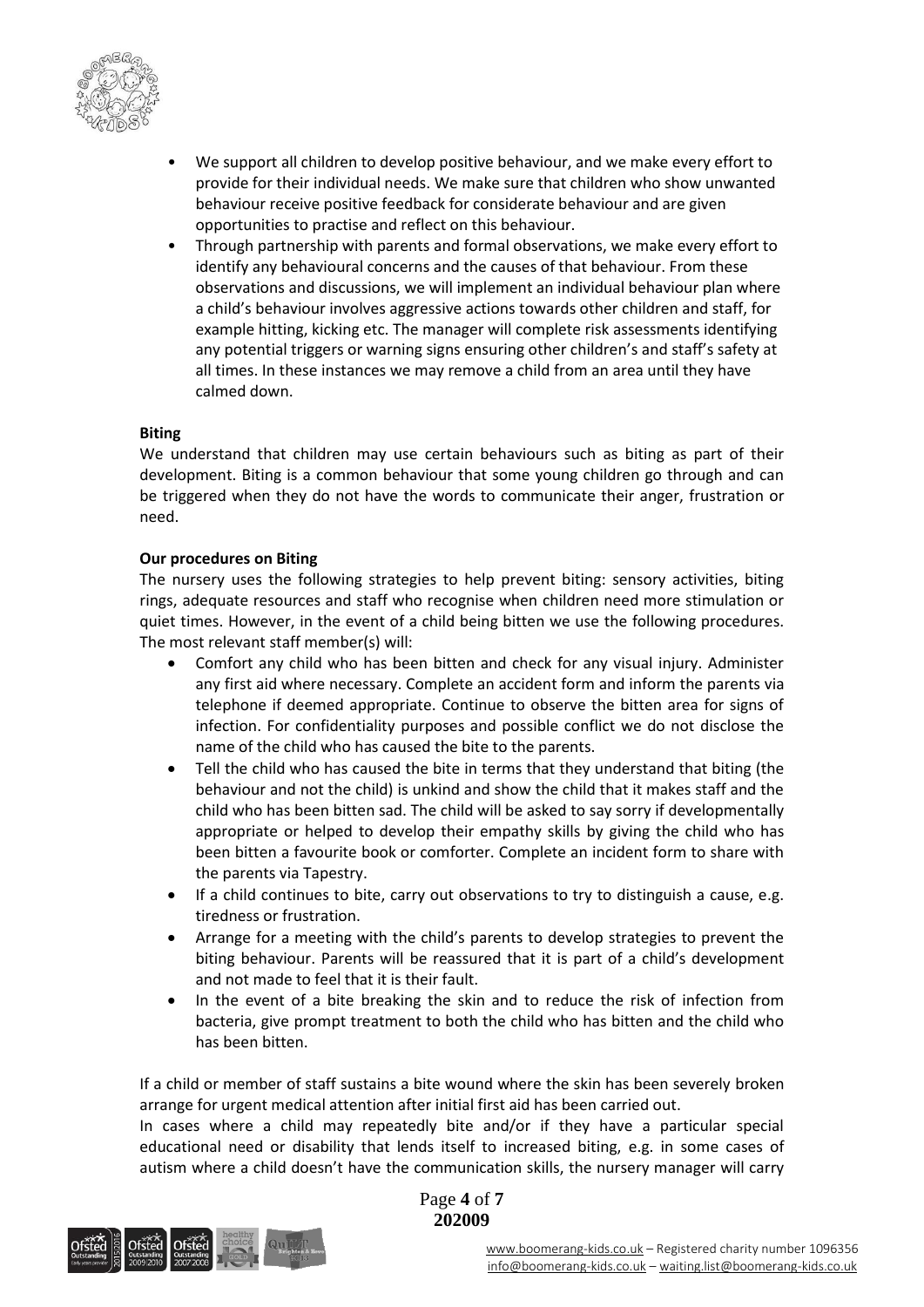

out a risk assessment and may recommend immunisation with hepatitis B vaccine for all staff and children.

## **Hurtful Behaviour**

We take hurtful behaviour very seriously. Most children under the age of five will at some stage hurt or say something hurtful to another child. Especially, if their emotions are high at the time, it is not helpful to label this behaviour as 'bullying.

For children under five, hurtful behaviour is momentary, spontaneous and often without cognisance of the feelings of the person whom they have hurt.

We recognise that young children behave in hurtful ways towards others because they have not yet developed the means to manage intense feelings that sometimes overwhelm them.

- We will help them manage these feelings, as they have neither the biological means nor the cognitive means to do this for themselves.
- We understand that self-management of intense emotions, especially anger, happens when the brain has developed neurological systems to manage the physiological processes that take place when triggers activate responses of anger or fear.
- Therefore we help this process by offering support, calming the child who is angry as well as the one who has been hurt by the behaviour. By helping the child to return to a settled state, we are helping the brain to develop the physiological response system that will help the child be able to manage his or her own feelings.
- We do not engage in punitive responses to a young child's rage, as that will have the opposite effect.
- Our way of responding to pre-verbal children is to calm them through holding and cuddling. Verbal children will also respond to cuddling to calm them down, but we offer them an explanation and discuss the incident with them to their level of understanding.
- We recognise that young children require help in understanding the range of feelings they experience. We aim to help children to develop 'empathy' to enable them to understand how somebody else is feeling.
- We help children recognise their feelings by naming them and helping children to express them, making a connection verbally between the event and the feeling. Older children will be able to verbalise their feelings better, talking through themselves the feelings that motivated the behaviour.
- We are aware that the same problem may happen over and over before skills such as sharing and turn taking are developed. In order for both the biological maturation and cognitive development to take place, children will need repeated experiences with problem solving, supported by patient adults and clear boundaries.
- We support social skills through modelling behaviour, through activities, drama and stories. We build self-esteem and confidence in children, recognising their emotional needs through close and committed relationships with them.

We help a child to understand the effect that their hurtful behaviour has had on another child; we do not force children to say sorry, but encourage this where it is clear that they are genuinely sorry and wish to show this to the person they have hurt, these may include

They do not feel securely attached to someone who can interpret and meet their needs – this may be in the home and it may also be in the setting.



Page **5** of **7 202009**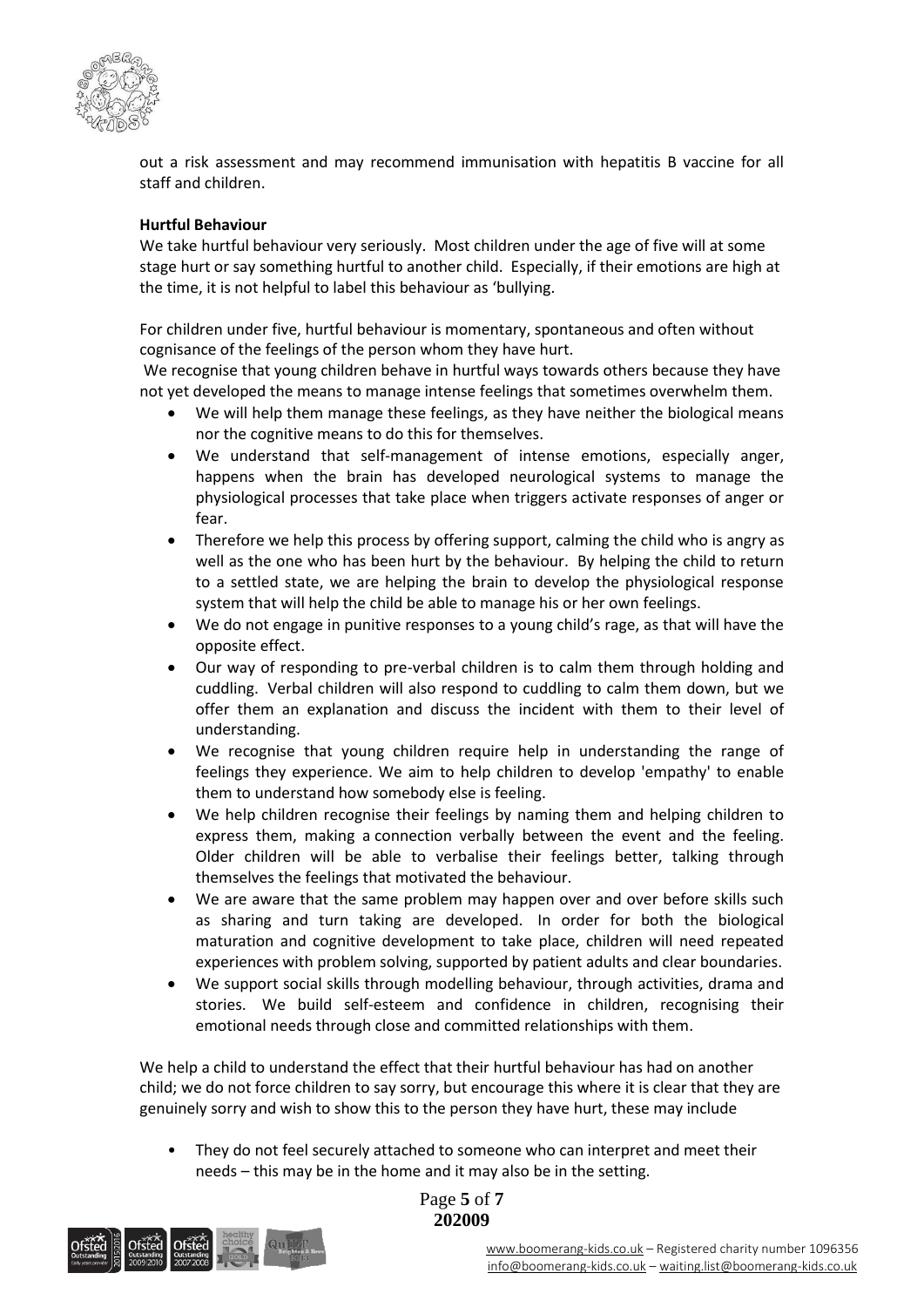

- Their parent, or carer in the setting, does not have skills in responding appropriately, and consequently negative patterns are developing where hurtful behaviour is the only response the child has to express feelings of anger;
- The child may have insufficient language, or mastery of English, to express him or herself and may feel frustrated;
- The child is exposed to levels of aggressive behaviour at home an may be at risk emotionally, or may be experiencing child abuse;
- The child has a developmental condition that affects how they behave.

Where this does not work, we use the Code of Practice to support the child and family, making the appropriate referrals, where necessary.

### **Children under 3 years**

- When children under three behave in inconsiderate ways we recognise that strategies for supporting them will need to be developmentally appropriate and differ from those for older children.
- We recognise that babies and very young children are unable to regulate their own emotions, such as fear, anger or distress, and require sensitive adults to help them do this.
- Common inconsiderate or hurtful behaviours of young children include tantrums, biting or fighting. Staff are calm and patient, offering comfort to intense emotions, helping children to manage their feelings and talk about them to help resolve issues and promote understanding.
- If tantrums, biting or fighting are frequent, we try to find out the underlying cause  $$ such as a change or upheaval at home, or frequent change of carers. Sometimes a child has not settled in well and the behaviour may be the result of 'separation anxiety'.
- We focus on ensuring a child's attachment figure in the setting, their key person, is building a strong relationship to provide security to the child.

## **Rough & tumble & Fantasy play**

Young children often engage in play that has aggressive themes – such as superhero and weapon play; some children appear pre-occupied with these themes, but their behaviour is not necessarily a precursor to hurtful behaviour or bullying, although it may be inconsiderate at times and may need addressing using strategies as above. We recognise that superhero play is linked with expressing imagination and helps children safely play. We will develop strategies to support this kind of play, that are understood by them, with acceptable behavioural boundaries to ensure children do not get injured.

We recognise that teasing and rough and tumble play are normal for young children and acceptable within limits. We regard these as part of play as pro-social and not as problematic or aggressive.

We recognise that fantasy play also contains many violently dramatic strategies, blowing up, shooting etc., and that themes often refer to 'goodies and baddies' and as such offer opportunities for us to explore concepts of right and wrong.

We are able to tune in to the content of the play, perhaps to suggest alternative strategies for heroes and heroines, making the most of 'teachable moments' to encourage empathy and lateral thinking to explore alternative scenarios and strategies for conflict resolution.

### **Anti-bullying**



Page **6** of **7 202009**